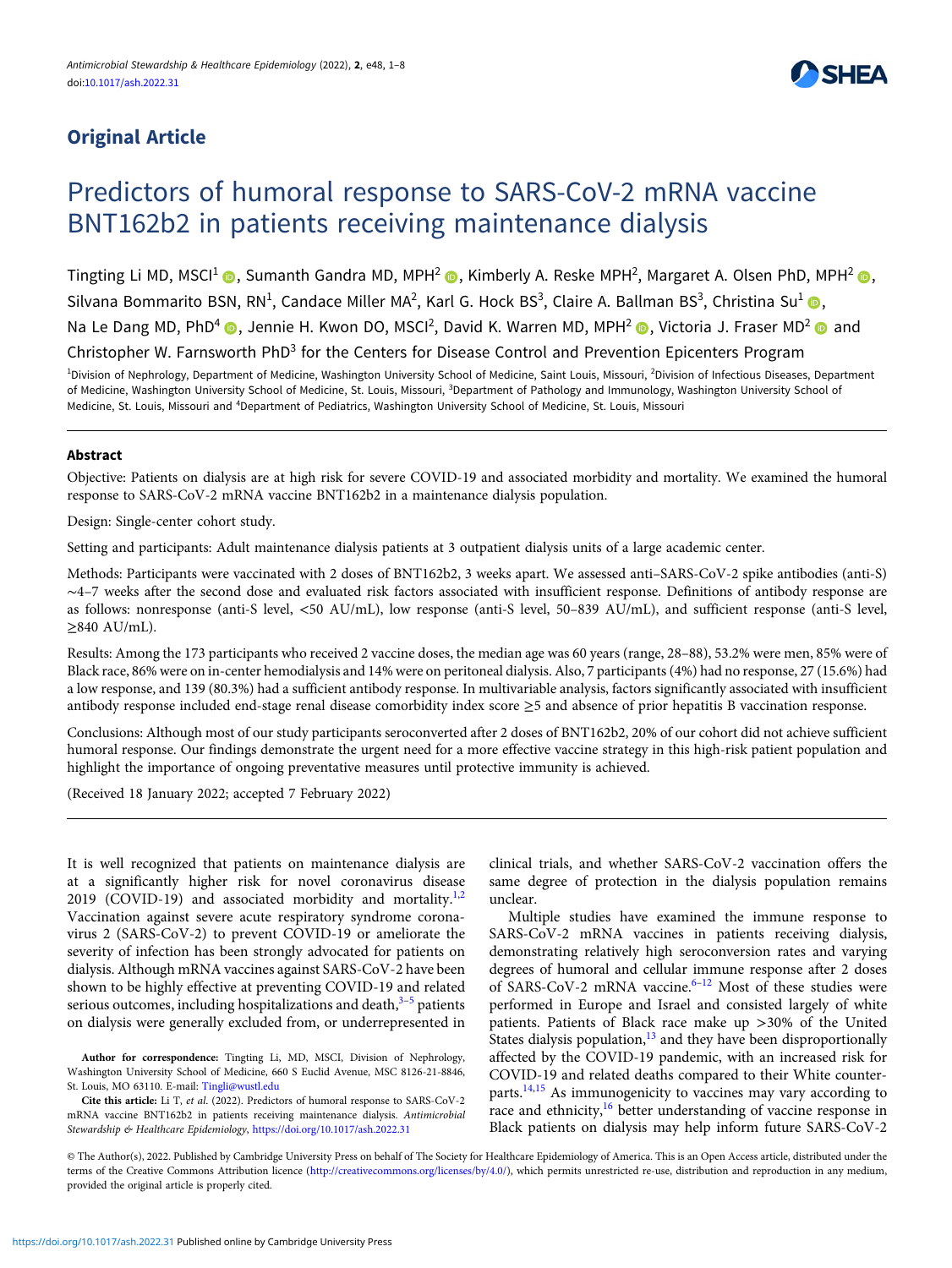vaccine strategies in this highly vulnerable population. In this study, we examined the humoral response to 2 doses of SARS-CoV-2 mRNA vaccine BNT162b2 in a predominantly Black dialysis population at a large Midwest academic institution, and we assessed risk factors associated with insufficient vaccine response.

#### Materials and methods

This study was conducted at 3 outpatient dialysis units at Washington University School of Medicine (WUSM) in St. Louis, Missouri, and it was approved by the WUSM Human Research Protection Office. In February 2021, a SARS-CoV-2 vaccination program was implemented at these dialysis units, and 2 doses of the SARS-CoV-2 mRNA vaccine BNT162b2 were offered to all patients, given 3 weeks apart. Adult patients on maintenance hemodialysis (HD) or peritoneal dialysis (PD) who received ≥1 dose of the vaccine between February and April of 2021 and provided written informed consent were included in the study.

Demographic, clinical, and laboratory data at baseline (prior to first dose of the vaccine) were extracted from the electronic medical records and data were stored in a REDCap database. History of COVID-19 was defined as documentation of a positive PCR for SARS-CoV-2 at any time prior to the first dose of SARS-CoV-2 vaccination. Comorbidities were considered independently, and a previously validated end-stage renal disease (ESRD) comorbidity index score was used as an estimate of underlying disease burden.<sup>[17](#page-6-0)</sup> This score was calculated by assigning a numerical weight to each of the following comorbid conditions: atherosclerotic heart disease, congestive heart failure, cerebrovascular accident/transient ischemic attack, peripheral vascular disease, other cardiac disease, chronic obstructive pulmonary disease, gastrointestinal bleeding, liver disease, dysrhythmia, cancer, and diabetes.

A blood sample was obtained ∼4–7 weeks after the second vaccine dose, and immunoglobulin G (IgG) antibodies against the spike protein of SARS-CoV-2 (anti-S) were measured using the AdviseDx SARS-CoV-2 IgG II assay (Abbott, Abbott Park, IL). According to the manufacturer, a result is positive if anti-S is  $\geq$ 50 AU/mL; patients with an anti-S below this level were considered nonresponders in our study. In the absence of a known antibody threshold that correlates with a protective humoral response, an anti-S threshold of 840 AU/mL was chosen as the cutoff for sufficient response in this study, and patients with an anti-S between 50 AU/mL and 839 AU/mL were considered low responders. The anti-S level of 840 AU/mL from this assay correlates with a neutralizing antibody titer of 1:250, a titer that was considered acceptable by the Food and Drug Administration for use in the manufacture of high-titer COVID-19 convalescent plasma.[18](#page-6-0) A neutralizing antibody titer of 1:250 has also been previ-ously used to define a sufficient serological response.<sup>[19](#page-6-0)</sup> Finally, the anti-S level of <840 AU/mL is close to the lowest quartile observed in our study  $\left(\langle 1,104 \text{ AU/mL}\right)$ .

Descriptive and univariate data analyses were performed using the  $\chi^2$  test, the Fisher exact test (for variables with cell size <5), univariate Poisson regression, and Mann-Whitney U test, as appropriate. A multivariable generalized linear model with a log link and robust standard errors was used to determine independent risk factors for insufficient vaccine response, with calculation of relative risks.<sup>[20](#page-6-0)</sup>  $P < .05$  was considered statistically significant. We used SPSS version 27 software (IBM, Armonk, NY) and SAS version 9.4 software (SAS Institute, Cary, NC) for statistical analyses.

|  |                                     | <b>Table 1.</b> Distribution of Serological Response Among Patients With Two Doses |  |  |
|--|-------------------------------------|------------------------------------------------------------------------------------|--|--|
|  | of SARS-CoV-2 mRNA Vaccine BNT162b2 |                                                                                    |  |  |

| Anti-spike<br>Protein Antibody<br>Level,<br>AU/mL | All<br><b>Patients</b><br>$(N = 173)$<br>No. (%) | <b>Patients Without</b><br>Prior COVID-19<br>$(N = 147)$<br>No. (%) | <b>Patients With Prior</b><br>COVID-19 ( $N = 26$ )<br>No. (%) |
|---------------------------------------------------|--------------------------------------------------|---------------------------------------------------------------------|----------------------------------------------------------------|
| < 50<br>(nonresponse)                             | 7(4)                                             | 7(4.7)                                                              | 0(0)                                                           |
| 50-839 (low<br>response)                          | 27(15.6)                                         | 26(17.7)                                                            | 1(3.8)                                                         |
| $\geq$ 840 (sufficient<br>response)               | 139 (80.3)                                       | 114 (77.6)                                                          | 25(96.2)                                                       |

# Results

Informed consent was obtained, and blood specimens were collected from 181 patients on maintenance dialysis, of whom 157 (87%) received in-center HD and 24 (13%) were on PD. Eight patients (4.4%) had received only 1 dose of BNT162b2 as of the blood specimen collection date. The median anti-S level was significantly higher in patients who received 2 doses compared to 1 dose of the vaccine (4,100 AU/mL vs 191 AU/mL;  $P = .02$ ). Thus, those who only received a single vaccine dose were excluded from further analyses.

In the remaining cohort of 173 patients who received 2 vaccine doses, the median age was 60 years (range, 28–88), 53.2% were men, and 85% were of Black race. The median time from the second vaccine dose to blood specimen collection was 35 days (range, 14–74) and the median anti-S level was 4,100 AU/mL (range, 0– 139,121). Of the 173 patients, 7 (4%) did not have a serological response (anti-S, <50 AU/mL), 27 (15.6%) had a low response (anti-S, 50–839 AU/mL), and 139 (80.3%) had a sufficient antibody response (anti-S,  $\geq$ 840 AU/mL) (Table 1). Also, 25 patients (15%) had a history of COVID-19 prior to SARS-CoV-2 vaccination; 24 of these (96%) had a sufficient antibody response and 1 (4%) had a low response. Antibody response was significantly greater in patients with prevaccination COVID-19 compared to patients without prior infection (median anti-S 31,195 AU/mL vs 3,165 AU/mL;  $P < .001$ ). Antibody response was more robust if COVID-19 occurred >6 months prior to the first dose of vaccine  $(N = 9)$  compared to  $\lt 6$ months prior  $(N = 16)$  (median anti-S, 78,253 AU/mL vs 19,800 AU/mL;  $P < .001$ ) (Fig. [1\)](#page-2-0).

Moreover, 8 patients had a breakthrough COVID-19 infection 25–248 days after receiving the second vaccine dose, 7 of whom were Black, and all were on in-center HD (Table [2](#page-3-0)). Anti-S levels obtained 35–49 days after the second vaccine dose ranged from 404 AU/mL to 34,315 AU/mL. Only 1 patient had a low antibody response (< 840 AU/mL); she was hospitalized and died of severe COVID-19. Another patient on chronic prednisone (20 mg/day) for an autoimmune condition, and a previous history of COVID-19 (13 months pre-vaccination), developed COVID-19 8 months after the second vaccine dose and was hospitalized with moderate symptoms. The rest of the patients with breakthrough infection had mild symptoms of COVID-19 and did not require hospitalization.

In univariate analysis, factors significantly associated with insufficient vaccine response (anti-S < 840 AU/mL) included HIV infection with an absolute CD4 count < 200 cells/mcL (6% vs 0%), active malignancy (12% vs 3%), prior nonresponse to hepatitis B (HBV) vaccination (38% vs 18%), and darbepoietin dose > 60 μg/week (29% vs 10%) (Table [3\)](#page-4-0). Presence of autoimmune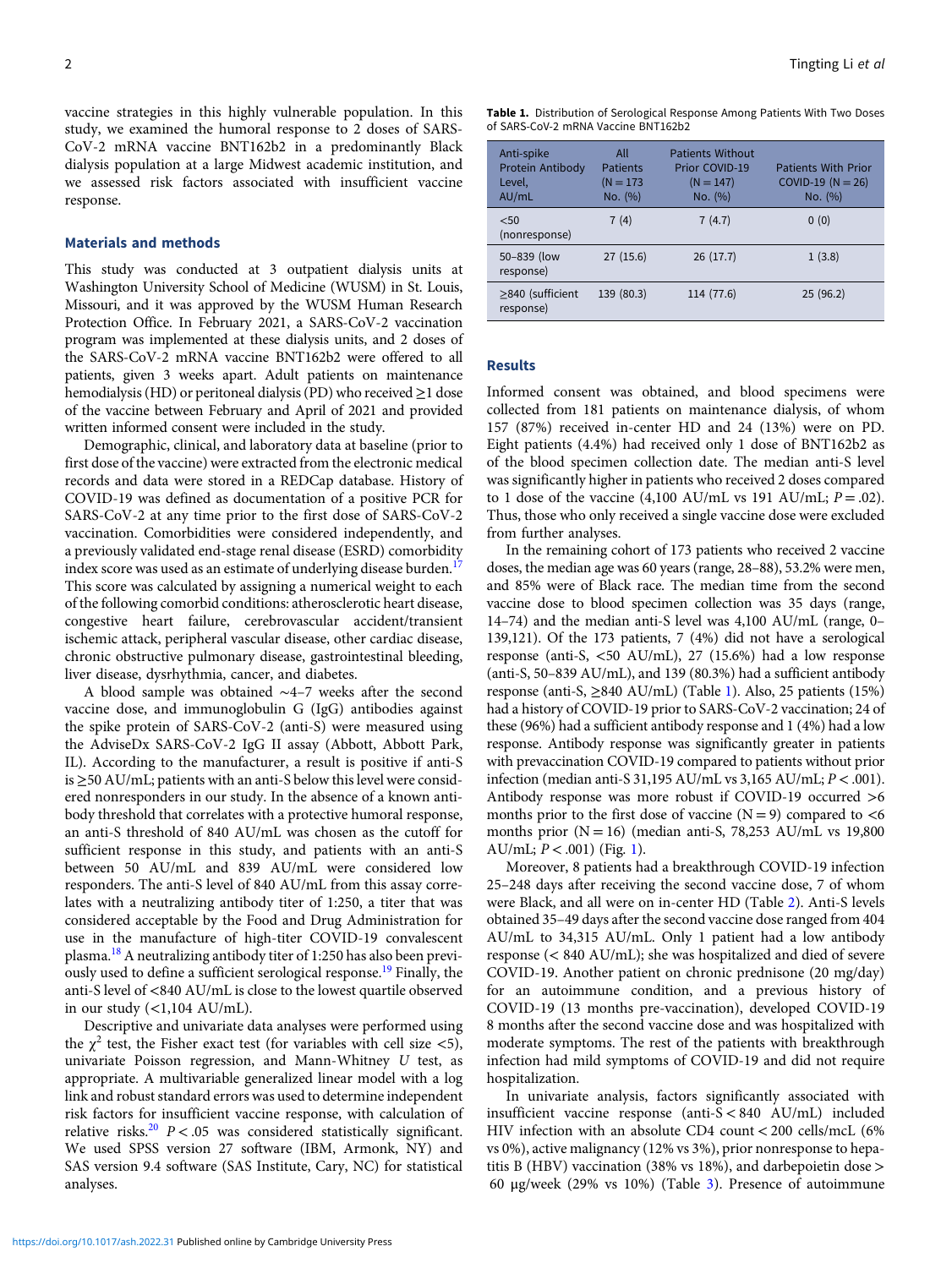<span id="page-2-0"></span>125000.0

100000

75000

sonon

25000

Anti-spike protein antibody (AU/mL)







disease (18% vs 7%), ESRD comorbidity index  $\geq$  5 (44% vs 28%), and receipt of any immunosuppressive medication (18% vs 7%) were marginally associated with insufficient vaccine response. Patients with hypertension requiring antihypertensive medications (91% vs 65%) and prevaccination COVID-19 (17% vs 3%) were significantly more likely to develop a sufficient antibody response to the vaccine. There was no difference in antibody response between patients on in-center HD and those on PD (median antibody level, 4,237 AU/mL and 3,242 AU/mL, respectively). Black race was not a risk factor for low vaccine response (79% vs 86%).

Variables significantly associated with vaccine non-response using the cutoff of 50 AU/mL are shown in Supplementary Table [1](https://doi.org/10.1017/ash.2022.31) and include prior nonresponse to HBV vaccination, chronic prednisone use, and darbepoietin dose >60 μg per week. Characteristics of nonresponders are shown in Supplementary Table [2.](https://doi.org/10.1017/ash.2022.31)

Multivariate analysis of independent risk factors for insufficient vaccine response are shown in Table [4](#page-5-0). The 25 patients with known prevaccination COVID-19 were excluded from the model since only 1 had a low response. Variables independently associated with insufficient vaccine response were ESRD comorbidity index score ≥5 and absence of prior HBV vaccination response. High-dose darbepoietin was marginally associated with insufficient vaccine response in the multivariable model.

The relationships between absence of HBV vaccination response, hypertension, and COVID-19 vaccination response were investigated further. The median anti-S titer was significantly lower among patients without a prior HBV vaccination response compared to those with a prior response  $(2,173 \text{ AU/mL}$  vs  $4,905 \text{ AU/mL}$ ;  $P = .007$ ) (Fig. [2\)](#page-6-0). Patients with hypertension requiring antihypertensive medications were significantly less likely to be HBV vaccine nonresponders than patients without hypertension (19% vs 40%;  $P = .02$ ) and had fewer years on dialysis (18% of patients with hypertension versus 8% without hypertension had been on dialysis for <1 year, and 43% of patients with hypertension versus 72% without hypertension had been on dialysis for  $>$ 3 years  $[P=.03]$ ).

### **Discussion**

In this single-center, US study of humoral response to 2 doses of SARS-CoV-2 mRNA vaccine BNT162b2, we observed a high seroconversion rate of 96% using the manufacturer recommended

cutoff of anti-S >50 AU/mL in a cohort of predominantly Black dialysis patients. This finding is similar to that reported in studies in patients receiving maintenance dialysis from Europe and Israel. $10,21-23$  $10,21-23$  $10,21-23$  As seropositivity does not necessarily translate into protective immunity, we assessed humoral response using an anti-S level of 840 AU/mL as a cutoff for "sufficient response" because this value correlates with a neutralizing titer of 1:250, which corresponds to a 95% probability of viral neutralization and is likely predictive of protective immunity against COVID-19.[6,19](#page-6-0) We found that 20% of our study cohort fell below this threshold, suggesting that 2 doses of the vaccine may be ineffective in 1 of 5 patients in this dialysis population. Similar response rates were shown by 2 other US dialysis studies that utilized comparable neutralizing titers as the cutoff for protective immunity. $7.24$  $7.24$ 

Patients with prevaccination COVID-19 had heightened antibody response compared to those without prior COVID-19. This finding is consistent with published findings in both the general and dialysis population and supports the presence of immune memory and so called "hybrid immunity" to SARS- $CoV-2.<sup>19,25</sup>$  $CoV-2.<sup>19,25</sup>$  $CoV-2.<sup>19,25</sup>$  $CoV-2.<sup>19,25</sup>$  We also found a more vigorous antibody response in patients whose COVID-19 occurred >6 months prior to vaccination compared to those whose infection occurred <6 months before vaccination. This interesting phenomenon has been examined by Gaebler et  $al^{26}$  $al^{26}$  $al^{26}$  who have shown that memory B cells continue to evolve and display clonal turnover 6 months after COVID-19, producing antibodies with somatic hypermutation and more potent neutralizing activity.<sup>[26](#page-7-0),[27](#page-7-0)</sup> These  $B$ -cell clones expand markedly after vaccination, leading to a robust serological response. This observation may have implications in vaccine booster strategy in patients on dialysis.

In our cohort, 8 patients had a breakthrough COVID-19 infection 25–248 days after receiving the second vaccine dose (Table [2\)](#page-3-0). The first 2 patients had their blood drawn for antibody titers 11–17 days after their COVID-19 diagnosis so the higher titers could be partly due to response to the infection itself. The third patient with breakthrough infection ∼4 months after the second vaccine dose did not attain sufficient antibody response, so infection was not surprising. For the rest, COVID-19 occurred >5 months after the second vaccine dose, implying that protective humoral immunity may have waned over time. This confirms a previous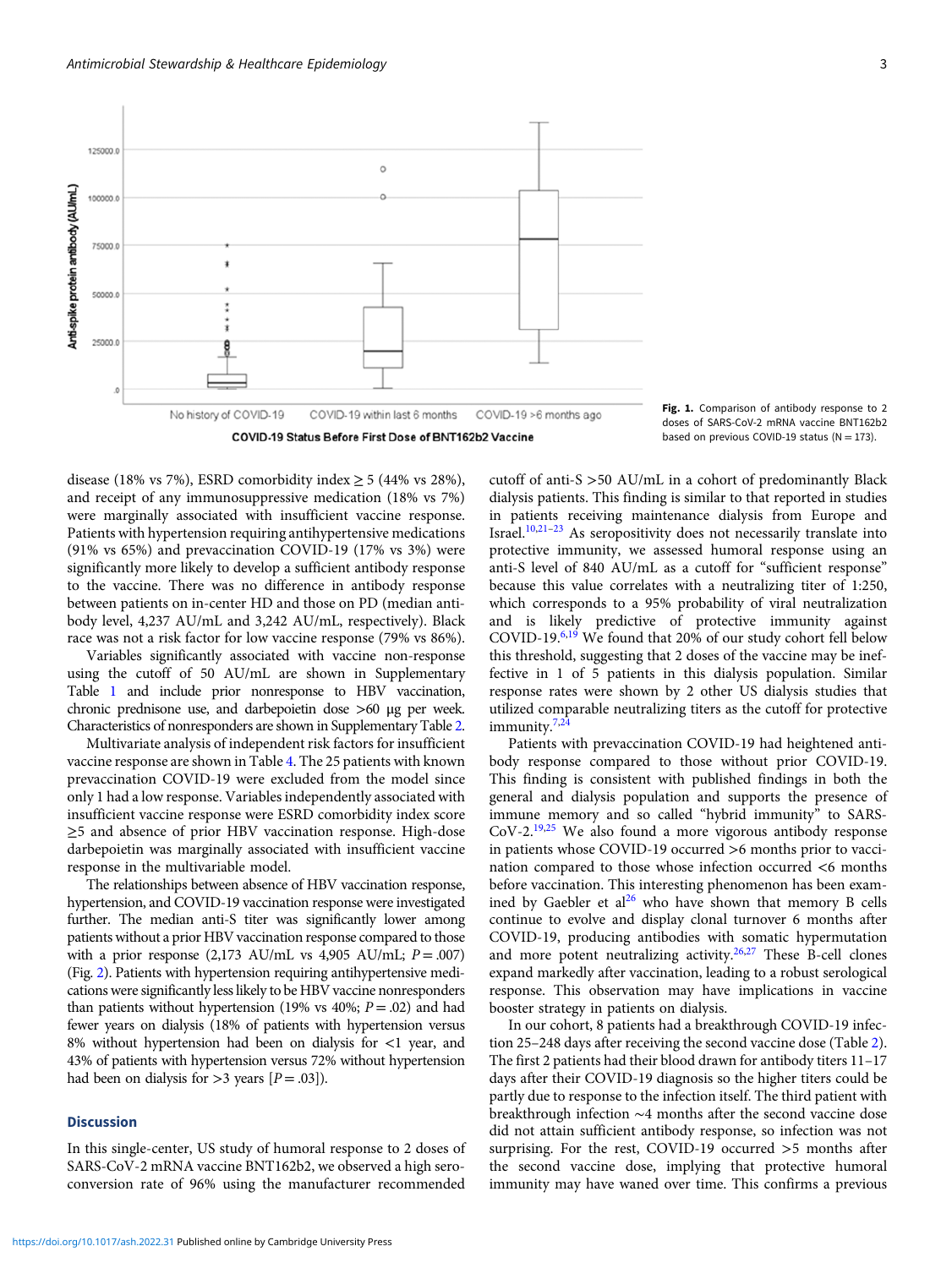|        | Death due to<br>COVID-19                        | $\frac{1}{2}$ | $\frac{1}{2}$  | Yes           | $\frac{1}{2}$ | $\frac{1}{2}$ | $\frac{1}{2}$ | $\frac{1}{2}$    | $\frac{1}{2}$ |                                                                                                                                                                                                                                                    |
|--------|-------------------------------------------------|---------------|----------------|---------------|---------------|---------------|---------------|------------------|---------------|----------------------------------------------------------------------------------------------------------------------------------------------------------------------------------------------------------------------------------------------------|
|        | Hospitalized Due<br>to COVID-19                 | $\frac{1}{2}$ | $\frac{1}{2}$  | Yes           | $\frac{1}{2}$ | $\frac{1}{2}$ | $\frac{1}{2}$ | Yes              | $\frac{1}{2}$ |                                                                                                                                                                                                                                                    |
|        | Previous Response to<br><b>HBV Vaccination</b>  | Yes           | $\frac{1}{2}$  | $\frac{1}{2}$ | Yes           | Yes           | Yes           | $\frac{1}{2}$    | Yes           |                                                                                                                                                                                                                                                    |
|        | Previous Organ Immunosuppressive<br>Medication  | $\frac{1}{2}$ | $\frac{1}{2}$  | $\frac{1}{2}$ | $\frac{1}{2}$ | $\frac{1}{2}$ | $\frac{1}{2}$ | Yes <sup>b</sup> | $\frac{1}{2}$ |                                                                                                                                                                                                                                                    |
|        | Transplant                                      | $\frac{1}{2}$ | $\frac{1}{2}$  | $\frac{1}{2}$ | $\frac{1}{2}$ | Yes           | $\frac{1}{2}$ | $\frac{1}{2}$    | Yes           |                                                                                                                                                                                                                                                    |
|        | Pre-vaccine<br>COVID-19                         | $\frac{1}{2}$ | $\frac{1}{2}$  | $\frac{1}{2}$ | $\frac{1}{2}$ | $\frac{1}{2}$ | $\frac{1}{2}$ | Yesa             | $\frac{1}{2}$ |                                                                                                                                                                                                                                                    |
| Anti-S | Level,<br>AU/mL                                 | 11135         | 34315          | 404           | 1696          | 15128         | 6136          | 6803             | 1538          |                                                                                                                                                                                                                                                    |
|        | accine #2 to<br>COVID-19, Days<br>Time from Va  | 55            | 32             | 119           | 159           | 193           | 206           | 247              | 248           | SARS-CoV-2; HBV: hepatitis B virus.                                                                                                                                                                                                                |
|        | Time from Vaccine #2 to<br>Anti-S Testing, Days | 36            | $\frac{49}{5}$ | 35            | 35            | 35            | 35            | 33               | 35            | Note. M, male; F, female; B, black; W, white; anti-S, antibody against spike protein of<br><sup>a</sup> Previous COVID-19 was about a year prior to SARS-CoV-2 vaccination.<br><sup>b</sup> On prednisone 20 mg daily for an autoimmune condition. |
|        |                                                 | ℥             | ≃              | ≃             | ≃             | ≃             | ≃             | ≃                | ≃             |                                                                                                                                                                                                                                                    |
|        |                                                 | Σ             |                |               |               | ⋝             |               | Σ                | Σ             |                                                                                                                                                                                                                                                    |
|        | Age,                                            |               | 86             | 79            | 44            | 45            | 79            | 57               | 36            |                                                                                                                                                                                                                                                    |
|        | Patient Years Sex Race                          |               |                |               |               | 5             | ဖ             |                  | $\infty$      |                                                                                                                                                                                                                                                    |

<span id="page-3-0"></span>4 September 2016 and 2017 and 2018 and 2018 and 2018 and 2018 and 2019 and 2018 and 2019 and 2019 and 2019 and 2019 and 2019 and 2019 and 2019 and 2019 and 2019 and 2019 and 2019 and 2019 and 2019 and 2019 and 2019 and 201

study in a maintenance HD population, which showed rapid anti-body loss by 6 months after SARS-CoV-2 vaccination.<sup>[28](#page-7-0)</sup> In a recent study examining breakthrough infection in dialysis patients after SARS-CoV-2 vaccination, antibody titers decreased significantly 5–6 months after vaccination and breakthrough infection correlated with preinfection circulating antibody level, $29$  emphasizing the need for a vaccine booster around 6 months after the second vaccine dose in these patients. Of our 8 patients with breakthrough infection, 2 developed severe disease and the rest only had mild symptoms, suggesting that a sufficient antibody response after 2 doses of SARS-CoV-2 vaccine may be effective in preventing severe illness at 6–8 months.

In our cohort, factors associated with insufficient antibody response by univariate analyses included HIV infection with CD4 count < 200 cells/mcL, active malignancy, prior nonresponse to HBV vaccination, and use of high-dose erythropoiesis-stimulating agent (ESA). Multivariate analyses identified ESRD comorbidity index ≥5 and absence of prior HBV vaccination response as predictors of insufficient vaccine response. These findings suggest that sicker and more immunocompromised patients are less likely to respond to the vaccine. Prior nonresponse to HBV vaccination is a marker of immune dysfunction in ESRD patients. ESRD is an immunocompromising condition with impairment in both innate and adaptive immunity which can lead to attenuated response to all vaccines[.30](#page-7-0)–[32](#page-7-0) High-dose ESA or ESA resistance is commonly associated with elevated inflammatory markers and has been nega-tively associated with response to HBV vaccination.<sup>[33](#page-7-0)</sup> However, the mechanisms by which ESA resistance leads to reduced vaccine responsiveness are yet to be elucidated. Also, patients with hypertension requiring blood pressure medications were more likely to develop a sufficient antibody response than those without hypertension. This has not been observed by others. In fact, hypertension has been shown to be a predictor of low vaccine response in nondialysis populations. $34,35$  The likely explanation for our finding is that the patients with hypertension in our study population could represent a healthier and less immunocompromised subgroup, and this is supported by our observation that patients with hypertension were less likely to be HBV vaccine nonresponders and had a shorter dialysis vintage.

Unlike other studies,  $67,9,11,36,37$  $67,9,11,36,37$  $67,9,11,36,37$  $67,9,11,36,37$  $67,9,11,36,37$  $67,9,11,36,37$  older age, immunosuppressive therapy, longer dialysis vintage, and lower serum albumin were not independent predictors of humoral response in our cohort. One study showed that non-White race and Hispanic ethnicity were associated with lower response to mRNA vaccine.<sup>[7](#page-6-0)</sup> In our study, race was not associated with vaccine response.

Our study had several limitations. It was a single-center study with a small sample size and without a control group. Several studies have shown a blunted antibody response in patients on dialysis compared to nondialysis populations or healthy controls.<sup>[6,10](#page-6-0),[11](#page-6-0)[,38](#page-7-0)</sup> We did not measure prevaccination antibody levels; therefore, we could not rule out the possibility of asymptomatic COVID-19 cases and subsequent misclassification in our analyses. We did not assess cellular immune response or evaluate the durability of humoral immunity. As our vaccination program was implemented several months ago, humoral response to the current and emerging variants was not assessed. Also, we only examined response to BNT162b2 vaccine and whether response to mRNA-1273 would be significantly different in our cohort is unknown. Lastly, because our patients are predominantly Black, results from this study may not be generalizable to non-Black patients.

In conclusion, most dialysis patients in our cohort seroconverted after 2 doses of BNT162b2 mRNA vaccine. However,

Table 2. Characteristics of Patients Who Developed COVID-19 After Two Doses of SARS-CoV-2 mRNA Vaccine BNT162b2

Characteristics of Patients Who Developed COVID-19 After Two Doses of SARS-CoV-2 mRNA Vaccine BNT162b2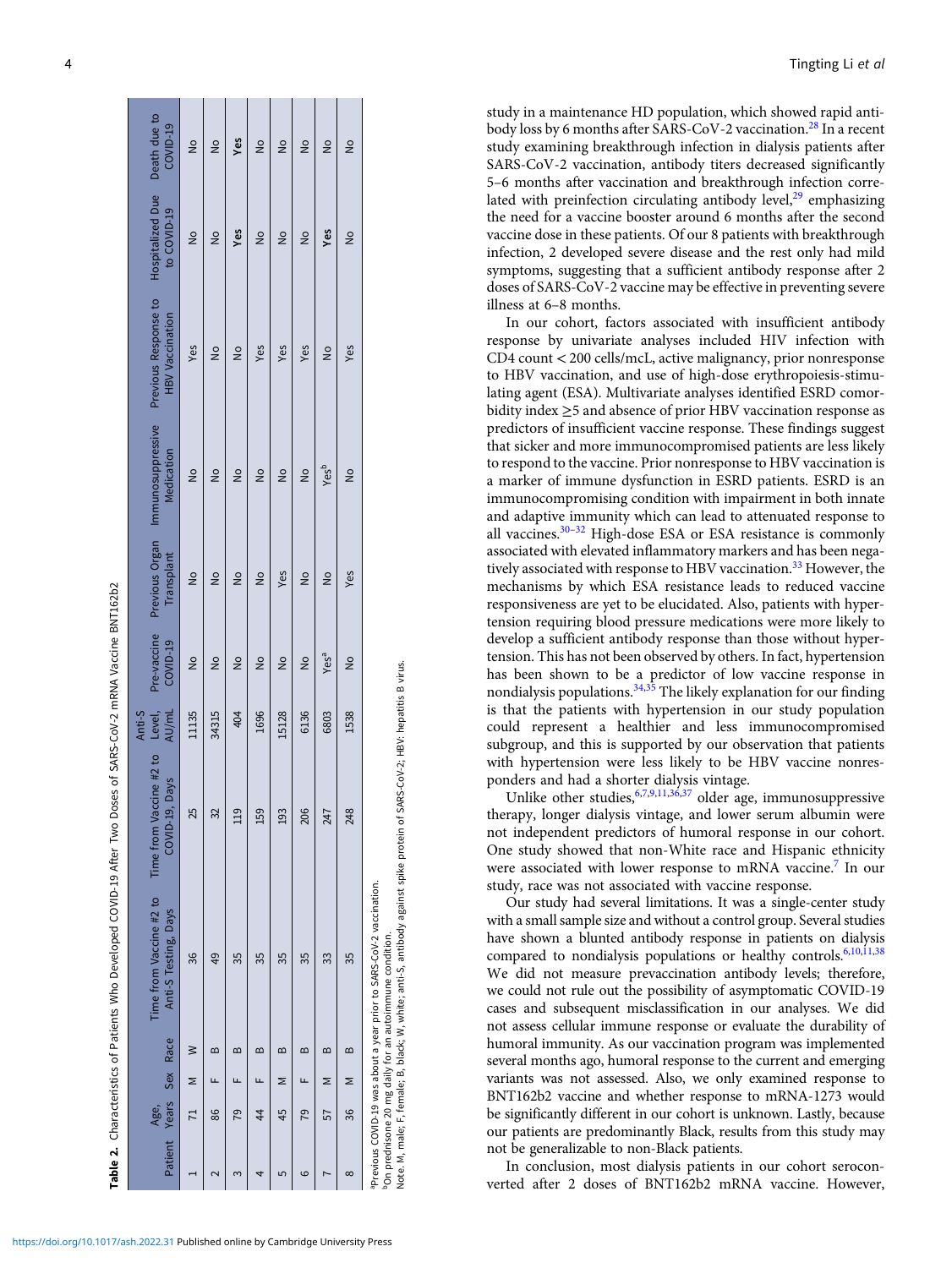# <span id="page-4-0"></span>Antimicrobial Stewardship & Healthcare Epidemiology **5** 5

| Table 3. Univariate Risk Factors for Insufficient Response to Two Doses of SARS-CoV-2 mRNA Vaccine BNT162b2 (N = 173) |  |
|-----------------------------------------------------------------------------------------------------------------------|--|
|-----------------------------------------------------------------------------------------------------------------------|--|

| Characteristics                                        | All Patients ( $N = 173$ ),<br>No. (%) | Anti-S $<$ 840 AU/mL<br>$(N = 34)$ , No. $(\%)$ | Anti-S ≥840 AU/mL<br>$(N = 139)$ , No. $(\%)$ | RR (95% CI)         | P Value          |
|--------------------------------------------------------|----------------------------------------|-------------------------------------------------|-----------------------------------------------|---------------------|------------------|
| Age $\geq 60$ y                                        | 92(53)                                 | 19 (56)                                         | 73 (53)                                       | $1.12(0.61-2.05)$   | .73              |
| Sex, male                                              | 92(53)                                 | 19 (56)                                         | 73 (53)                                       | $1.12(0.61 - 2.05)$ | .73              |
| Race                                                   |                                        |                                                 |                                               |                     |                  |
| <b>Black</b>                                           | 147 (85)                               | 27 (79)                                         | 120 (86)                                      | Reference           |                  |
| Other                                                  | 26(15)                                 | 7(21)                                           | 19(14)                                        | $1.47(0.71-3.01)$   | .31              |
| Body mass index, $kg/m2$                               |                                        |                                                 |                                               |                     |                  |
| Normal (18.5-24.9)                                     | 44 (25)                                | 7(21)                                           | 37(27)                                        | Reference           |                  |
| Underweight $(<18.5)$                                  | 4(2)                                   | 1(3)                                            | 3(2)                                          | $1.57(0.25 - 9.78)$ | .63              |
| Overweight (25-29.9)                                   | 49 (28)                                | 10(29)                                          | 39 (28)                                       | $1.28(0.53 - 3.08)$ | .58              |
| Obese $(>30)$                                          | 76 (44)                                | 16 (47)                                         | 60(43)                                        | $1.32(0.59 - 2.97)$ | .50              |
| <b>Etiology of ESRD</b>                                |                                        |                                                 |                                               |                     |                  |
| Diabetes mellitus                                      | 64 (37)                                | 12(35)                                          | 52 (37)                                       | $0.93(0.49 - 1.75)$ | .82              |
| Hypertension                                           | 116 (67)                               | 20(59)                                          | 96 (69)                                       | $0.70(0.38-1.29)$   | .26              |
| Glomerular diseases                                    | 14(8)                                  | 2(6)                                            | 12(9)                                         | $0.71(0.19-2.66)$   | 1.00             |
| Polycystic kidney disease                              | 5(3)                                   | 1(3)                                            | 4(3)                                          | $1.02(0.17-6.03)$   | 1.00             |
| Other                                                  | 49 (28)                                | 12(35)                                          | 37(27)                                        | $1.38(0.74 - 2.57)$ | .31              |
| Dialysis access in use                                 |                                        |                                                 |                                               |                     |                  |
| <b>AVF</b>                                             | 86 (49)                                | 18(53)                                          | 66 (48)                                       | Reference           |                  |
| AVG                                                    | 40(23)                                 | 6(18)                                           | 34 (25)                                       | $0.70(0.30-1.63)$   | .41              |
| HD catheter                                            | 25(15)                                 | 5(15)                                           | 20(14)                                        | $0.93(0.39 - 2.26)$ | .88              |
| PD catheter                                            | 24(14)                                 | 5(15)                                           | 19(14)                                        | $0.97(0.40 - 2.35)$ | .95              |
| Dialysis Modality                                      |                                        |                                                 |                                               |                     |                  |
| In-center HD                                           | 149 (86)                               | 29 (85)                                         | 120 (86)                                      | Undefined           |                  |
| PD                                                     | 24(14)                                 | 5(15)                                           | 19(14)                                        | $1.07(0.46 - 2.49)$ | 1.00             |
| Dialysis vintage                                       |                                        |                                                 |                                               |                     |                  |
| <1 y                                                   | 29(17)                                 | 4(12)                                           | 24(17)                                        | Reference           |                  |
| $1-3y$                                                 | 63 (36)                                | 15(44)                                          | 48 (35)                                       | $1.73(0.63 - 4.75)$ | 0.29             |
| >3y                                                    | 81 (47)                                | 15(44)                                          | 66 (48)                                       | $1.34(0.49-3.72)$   | .57              |
| <b>Comorbid conditions</b>                             |                                        |                                                 |                                               |                     |                  |
| Diabetes mellitus                                      | 84 (49)                                | 14(41)                                          | 70 (50)                                       | $0.74(0.40-1.37)$   | .34              |
| Hypertension requiring antihypertensive<br>medications | 148 (86)                               | 22 (65)                                         | 126 (91)                                      | $0.31(0.18-0.54)$   | < .001           |
| Coronary artery disease                                | 48 (28)                                | 9(27)                                           | 39(28)                                        | $0.94(0.47 - 1.86)$ | .85              |
| Congestive heart failure                               | 56 (32)                                | 14(41)                                          | 42 (30)                                       | $1.46(0.80 - 2.68)$ | .22              |
| Cerebrovascular accident                               | 27(16)                                 | 3(9)                                            | 24(17)                                        | $0.54(0.18-1.64)$   | .30 <sub>0</sub> |
| Neurological disease                                   | 20(12)                                 | 2(6)                                            | 18(13)                                        | $0.48(0.12 - 1.85)$ | .37              |
| Lung disease                                           | 26(15)                                 | 6(18)                                           | 20(15)                                        | $1.21(0.56-2.63)$   | .63              |
| Cirrhosis                                              | 4(2)                                   | 1(3)                                            | 3(2)                                          | $1.28(0.23 - 7.18)$ | 1.00             |
| Active hepatitis C                                     | 6(4)                                   | 2(6)                                            | 4(3)                                          | $1.74(0.54 - 5.63)$ | .34              |
| HIV with CD4 < 200 cells/mcL                           | 2(1)                                   | 2(6)                                            | 0(0)                                          | Undefined           | .04              |
| Previous COVID-19 infection                            | 25(15)                                 | 1(3)                                            | 24 (17)                                       | $0.18(0.03-1.25)$   | .03              |
| Sickle cell disease                                    | 3(2)                                   | 0(0)                                            | 3(2)                                          | Undefined           | 1.00             |
| Active malignancy                                      | 8(5)                                   | 4(12)                                           | 4(3)                                          | $2.75(1.28 - 5.91)$ | .049             |
| Autoimmune disease                                     | 16(9)                                  | 6(18)                                           | 10(7)                                         | $2.10(1.03-4.30)$   | .06              |
| Prior renal transplantation                            | 19(11)                                 | 5(15)                                           | 14 (10)                                       | $1.40(0.62 - 3.18)$ | .54              |

<sup>(</sup>Continued)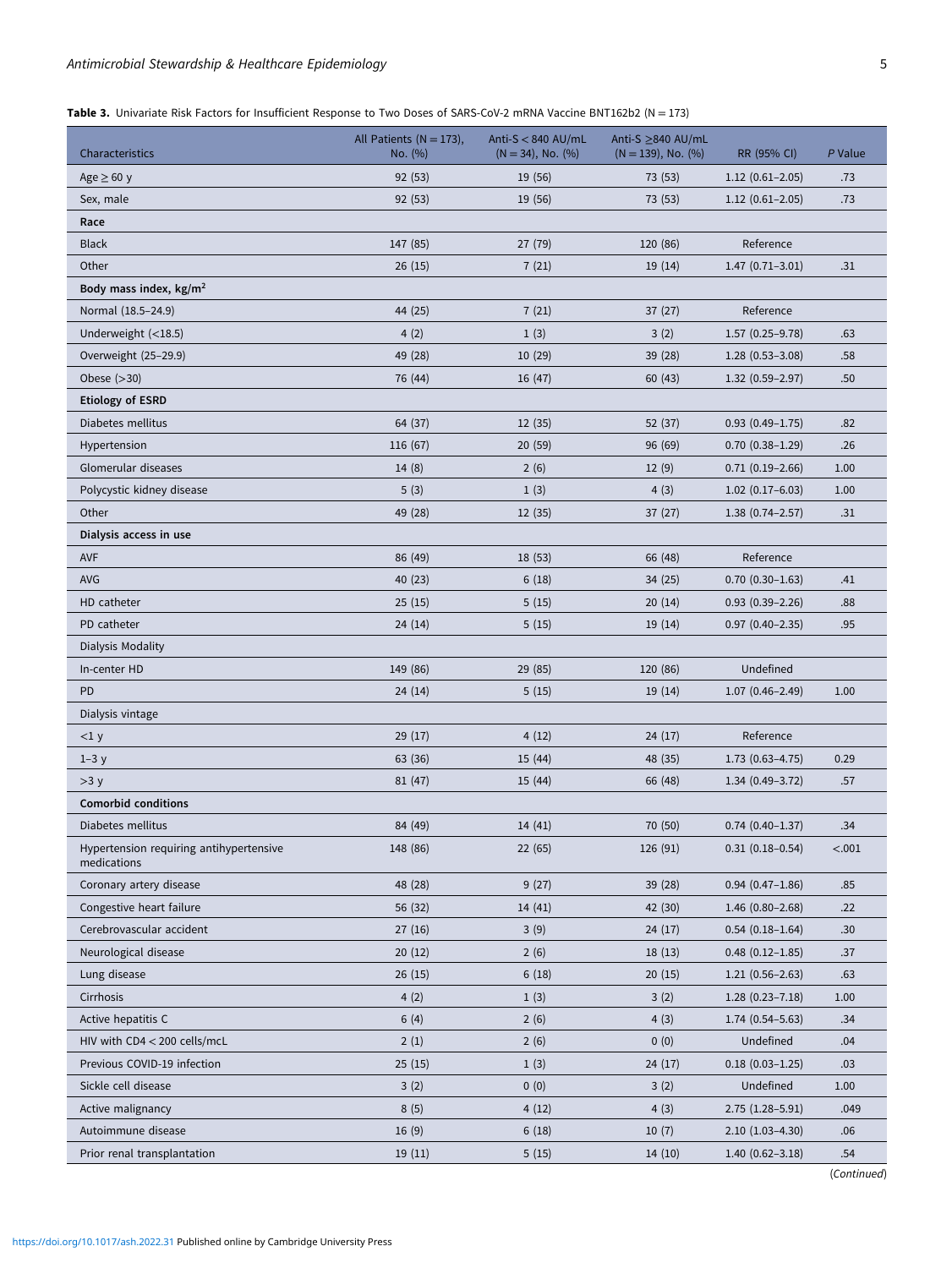#### <span id="page-5-0"></span>Table 3. (Continued)

| Characteristics                                         | All Patients ( $N = 173$ ),<br>No. (%) | Anti-S $<$ 840 AU/mL<br>$(N = 34)$ , No. $(\%)$ | Anti-S ≥840 AU/mL<br>$(N = 139)$ , No. $(\%)$ | RR (95% CI)            | P Value |
|---------------------------------------------------------|----------------------------------------|-------------------------------------------------|-----------------------------------------------|------------------------|---------|
| Current nonrenal solid-organ transplantation            | 3(2)                                   | 2(6)                                            | 1(1)                                          | $3.55(1.50-8.33)$      | .10     |
| Active on kidney transplant list                        | 25(15)                                 | 5(15)                                           | 20(14)                                        | $1.02(0.44 - 2.39)$    | 1.00    |
| Lack of response to prior hepatitis B vaccination       | 38 (22)                                | 13(38)                                          | 25(18)                                        | $2.20(1.22 - 3.97)$    | .01     |
| <b>ESRD</b> comorbidity index                           |                                        |                                                 |                                               |                        | .33     |
| $<$ 5                                                   | 119 (69)                               | 19 (56)                                         | 100 (72)                                      | Reference              |         |
| $\geq 5$                                                | 54 (31)                                | 15(44)                                          | 39(28)                                        | $0.74(0.96 - 3.16)$    | .07     |
| <b>Medications</b>                                      |                                        |                                                 |                                               |                        |         |
| Systemic corticosteroids <sup>a</sup>                   | 8(5)                                   | 3(9)                                            | 5(4)                                          | $2.00(0.77 - 5.16)$    | .19     |
| Hydroxychloroquine                                      | 4(2)                                   | 1(3)                                            | 3(2)                                          | $1.27(0.23 - 7.14)$    | 1.00    |
| Biologic agent <sup>b</sup>                             | 2(1)                                   | 1(3)                                            | 1(1)                                          | $2.59(0.63 - 10.71)$   | .36     |
| Other immunosuppressant <sup>c</sup>                    | 8(5)                                   | 3(9)                                            | 5(4)                                          | $2.00(0.77 - 5.16)$    | .19     |
| Any immunosuppressive medication <sup>d</sup>           | 16(9)                                  | 6(18)                                           | 10(7)                                         | $2.10(1.03-4.30)$      | .06     |
| Active chemotherapy                                     | $\pmb{0}$                              | $\pmb{0}$                                       | $\mathbf 0$                                   |                        |         |
| <b>ACEI or ARB</b>                                      | 61(35)                                 | 11(32)                                          | 50(36)                                        | $0.88(0.46 - 1.68)$    | .69     |
| Intravenous iron, any type or dose                      | 122 (71)                               | 25(74)                                          | 97 (70)                                       | $1.16(0.58 - 2.31)$    | .67     |
| Darbepoietin dose per week, $\mu$ g                     |                                        |                                                 |                                               |                        |         |
| $60$                                                    | 149 (86)                               | 24(71)                                          | 125 (90)                                      | Reference              |         |
| $60 - 100$                                              | 24(14)                                 | 10(29)                                          | 14(10)                                        | $2.59(1.42 - 4.71)$    | .003    |
| Laboratory data                                         |                                        |                                                 |                                               |                        |         |
| Kt/V <sub>urea</sub> $\geq$ 1.2 in HD, $\geq$ 1.7 in PD | $\cdots$                               | 34 (100)                                        | 138 (99)                                      |                        | 1.00    |
| Ferritin, ng/mL                                         |                                        | 897 (19-2,592)                                  | 872 (31-2,987)                                |                        | .70     |
| nPCR, g/kg/day                                          |                                        | $0.88(0.49 - 1.47)$                             | $0.89(0.30-1.79)$                             |                        | .72     |
| Hemoglobin, g/dL                                        |                                        |                                                 |                                               |                        |         |
| $\geq$ 12                                               | 21(12)                                 | 4(12)                                           | 17(12)                                        | Reference              |         |
| $10 - 12$                                               | 95 (55)                                | 16 (47)                                         | 79 (57)                                       | $0.88$ $(0.33 - 2.38)$ | .81     |
| $9 - 10$                                                | 34 (20)                                | 6(18)                                           | 28(20)                                        | $0.93(0.30 - 2.90)$    | .90     |
| < 9                                                     | 23(13)                                 | 8(24)                                           | 15(11)                                        | $1.83(0.64 - 5.19)$    | .26     |
| Serum albumin, g/dL                                     |                                        |                                                 |                                               |                        |         |
| >4                                                      | 29 (17)                                | 5(15)                                           | 24(17)                                        | $0.89(0.37 - 2.17)$    | .81     |
| $3.5 - 4$                                               | 109 (63)                               | 21(62)                                          | 88 (63)                                       | Reference              |         |
| < 3.5                                                   | 35(20)                                 | 8(24)                                           | 27(19)                                        | $1.19(0.58 - 2.44)$    | .64     |

Note. Anti-S, antibody against the spike protein of SARS-CoV-2; RR: relative risk; CI, confidence interval; ESRD, end-stage renal disease; AVF, arterio-venous fistula; AVG, arterio-venous graft; HD, hemodialysis; PD, peritoneal dialysis; HIV, human immunodeficiency virus; ACEI, angiotensin-converting enzyme inhibitor; ARB, angiotensin II receptor blocker; nPCR: normalized protein catabolic rate. Values are presented as no. (%) or median (range). a All prednisone; dose = 5 mg (n = 6), 7.5 mg (n = 1), 20 mg (n = 1).

**b**Both adalimumab.

c Tacrolimus (5), azathioprine (2), leflunomide (1).

dCorticosteroids (prednisone), biologic agents (adalimumab), and other immunosuppressants (tacrolimus, azathioprine, leflunomide).

| Table 4. Independent Risk Factors for Insufficient Vaccine Response <sup>a</sup> |  |
|----------------------------------------------------------------------------------|--|
|----------------------------------------------------------------------------------|--|

| <b>Factors</b>                            | RR (95% CI)         | P Value |
|-------------------------------------------|---------------------|---------|
| ESRD comorbidity index $\geq$ 5           | $1.91(1.09-3.34)$   | .024    |
| Absence of prior HBV vaccination response | $1.93(1.12-3.34)$   | .018    |
| Darbepoietin dose > 60 mcg per week       | $1.80(0.99 - 3.27)$ | .06     |

Note. RR, relative risk; CI, confidence interval; ESRD, end-stage renal disease; HBV, hepatitis B virus.

<sup>a</sup>HIV infection with CD4 < 200 cells/μL was not included due to small cell sizes; active malignancy was included as a component of the ESRD comorbidity index; hypertension was excluded to focus on risk factors associated with insufficient vaccine response.

1 of 5 patients remained at risk for COVID-19 due to the inability to achieve sufficient protective immunity. Although SARS-CoV-2 vaccination is strongly recommended for all patients on maintenance dialysis, the relatively high rate of low vaccination response shown in this study emphasizes the need for a more effective vaccine strategy in this vulnerable population, perhaps with modification of vaccine dose and booster frequency, and with mitigating strategies such as ring vaccination. Our results also highlight the need to identify the subgroup of dialysis patients at risk for inadequate vaccine response via serological testing and the importance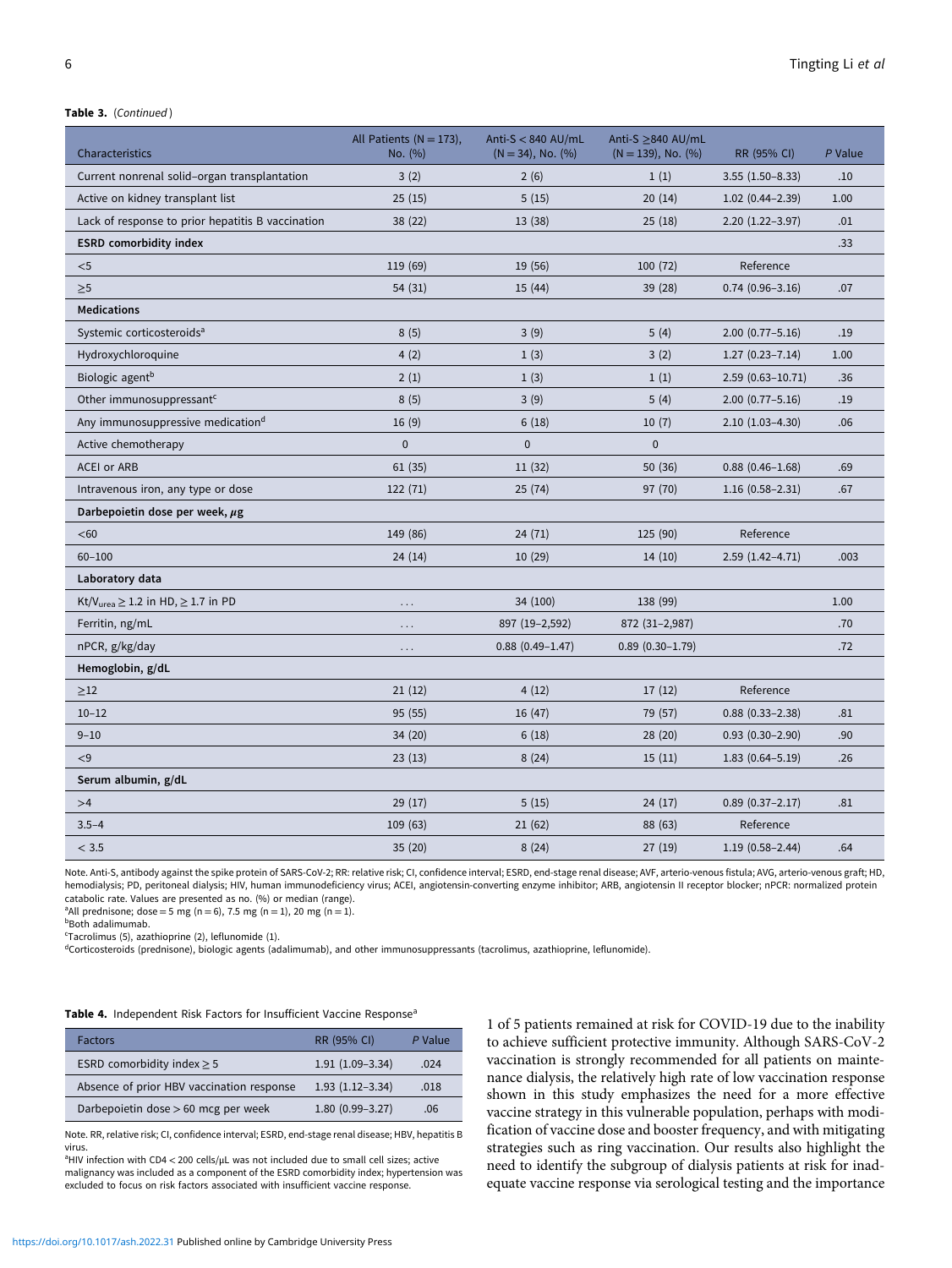<span id="page-6-0"></span>

Fig. 2. Comparison of antibody response to 2 doses of SARS-CoV-2 mRNA vaccine BNT162b2 based on previous hepatitis B vaccination response status ( $N = 173$ ). Note. HBV, hepatitis B virus.

of maintaining preventative measures such as social distancing and mask wearing until a protective immune response is attained.

Supplementary material. To view supplementary material for this article, please visit <https://doi.org/10.1017/ash.2022.31>

Acknowledgments. We are grateful to our patients for their participation in this study and to the nephrologists and staff members at the 3 dialysis units for their assistance in the implementation of the study. This study is submitted on behalf of the CDC Epicenters Program.

Financial support. This work was supported by the CDC Epicenters Program (grant no. 6 U54CK000482-04), the Clinical and Translational Science Award (CTSA grant no. UL1 TR000448), and Siteman Comprehensive Cancer Center and NCI Cancer Center (grant no. P30 CA091842).

Conflicts of interest. T.L. receives research support from Aurinia Pharmaceuticals, Genentech, and Omeros Corporation, and reports consultancy agreements with ChemoCentryx, Travere Therapeutics, GlaxoSmithKline, and Reata Pharmaceuticals. C.W.F. receives research funding from Abbott Laboratories, Roche Diagnostics, and Siemens Healthineers. D.K.W. has served as a consultant for Mölnlycke Health Care AB. M.A.O. has served as a consultant for Pfizer for work unrelated to this study. All other authors have no relevant disclosures.

#### References

- 1. Francis A, Baigent C, Ikizler TA, Cockwell P, Jha V. The urgent need to vaccinate dialysis patients against severe acute respiratory syndrome coronavirus 2: a call to action. Kidney Int 2021;99:791–793.
- 2. Jager KJ, Kramer A, Chesnaye NC, et al. Results from the ERA-EDTA registry indicate a high mortality due to COVID-19 in dialysis patients and kidney transplant recipients across Europe. Kidney Int 2020;98: 1540–1548.
- 3. Polack FP, Thomas SJ, Kitchin N, et al. Safety and efficacy of the BNT162b2 mRNA COVID-19 vaccine. N Engl J Med 2020;383:2603–2615.
- 4. Dagan N, Barda N, Kepten E, et al. BNT162b2 mRNA COVID-19 vaccine in a nationwide mass vaccination setting. N Engl J Med 2021;384:1412–1423.
- 5. Baden LR, El Sahly HM, Essink B, et al. Efficacy and safety of the mRNA-1273 SARS-CoV-2 vaccine. N Engl J Med 2020;384:403–416.
- 6. Van Praet J, Reynders M, De Bacquer D, et al. Predictors and dynamics of the humoral and cellular immune response to SARS-CoV-2 mRNA vaccines in hemodialysis patients: a multicenter observational study. J Am Soc Nephrol 2021;32:3208–3220.
- 7. Anand S, Montez-Rath ME, Han J, et al. Antibody response to COVID-19 vaccination in patients receiving dialysis. J Am Soc Nephrol 2021;32:2435–2438.
- 8. Lacson E, Argyropoulos CP. Immunogenicity of SARS-CoV-2 vaccine in dialysis. J Am Soc Nephrol 2021;32:2735–2742.
- 9. Danthu C, Hantz S. Humoral response after SARS-CoV-2 mRNA vaccination in a cohort of hemodialysis patients and kidney transplant recipients. J Am Soc Nephrol 2021;32:2153–2158.
- 10. Paal M, Arend FM, Lau T, et al. Antibody response to mRNA SARS-CoV-2 vaccines in haemodialysis patients. Clin Kidney J 2021;14:2234–2238.
- 11. Yanay NB, Freiman S, Shapira Ma, et al. Experience with SARS-CoV-2 BNT162b2 mRNA vaccine in dialysis patients. Kidney Int 2021;99: 1496–1498.
- 12. Yau K, Abe KT, Naimark D, et al. Evaluation of the SARS-CoV-2 antibody response to the BNT162b2 vaccine in patients undergoing hemodialysis. JAMA Netw Open 2021;4:e2123622.
- 13. 2010 USRDS annual data report: atlas of end-stage renal disease in the United States. United States Renal Data System website. [https://](https://www.usrds.org/media/1335/v2_00a_intros.pdf) [www.usrds.org/media/1335/v2\\_00a\\_intros.pdf](https://www.usrds.org/media/1335/v2_00a_intros.pdf). Published 2010, Accessed March 4, 2022.
- 14. Shiels MS, Haque AT. Racial and ethnic disparities in excess deaths during the COVID-19 pandemic, March to December 2020. Ann Intern Med 2021;174:1693–1699.
- 15. Hsu CM, Weiner DE, Aweh G, et al. COVID-19 Among US dialysis patients: risk factors and outcomes from a national dialysis provider. Am J Kidney Dis 2021;77:748–756.
- 16. Jethwa H, Wong R, Abraham S. COVID-19 vaccine trials: ethnic diversity and immunogenicity. Vaccine 2021;39:3541–3543.
- 17. Liu J, Huang Z, Gilbertson DT, Foley RN, Collins AJ. An improved comorbidity index for outcome analyses among dialysis patients. Kidney Int 2010;77:141–151.
- 18. [https://www.fda.gov/media/141411/download.](https://www.fda.gov/media/141411/download) 2021.
- 19. Ebinger JE, Fert-Bober J, Printsev I, et al. Antibody responses to the BNT162b2 mRNA vaccine in individuals previously infected with SARS-CoV-2. Nat Med 2021;27:981–984.
- 20. Zou G. A modified poisson regression approach to prospective studies with binary data. Am J Epidemiol 2004;159:702–706.
- 21. Grupper A, Sharon N, Finn T, et al. Humoral response to the Pfizer BNT162b2 vaccine in patients undergoing maintenance hemodialysis.<br>Clin J Am Soc Nephrol 2021;16:1037–1042.<br>Agur T, Ben-Dor N, Goldman S, *et al.* Antibody response to mRNA<br>SARS-CoV-2 vaccine among dialysis patients—a prosp Clin J Am Soc Nephrol 2021;16:1037–1042.
- 22. Agur T, Ben-Dor N, Goldman S, et al. Antibody response to mRNA Nephrol Dialysis Transplant 2021 doi: [10.1093/ndt/gfab155](https://doi.org/10.1093/ndt/gfab155).